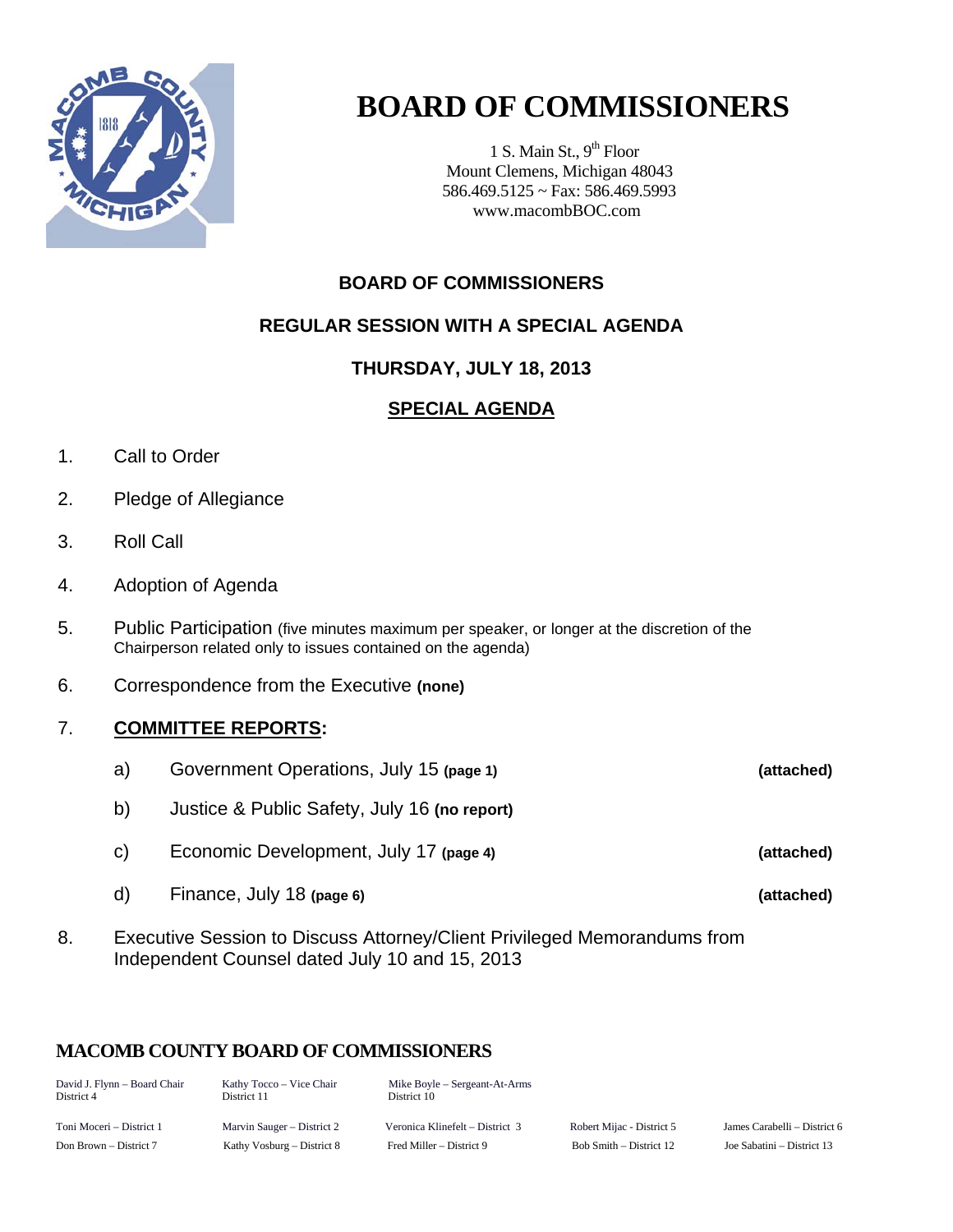### 9. **PROCLAMATIONS:**

- a) Commending Kermit Harris Retirement from Veterans' Services Department (offered by Board Chair; recommended by Finance Committee on 7-18-13; previously provided at committee meeting)
- 10. New Business
- 11. Public Participation (five minutes maximum per speaker or longer at the discretion of the Chairperson)
- 12. Roll Call
- 13. Adjournment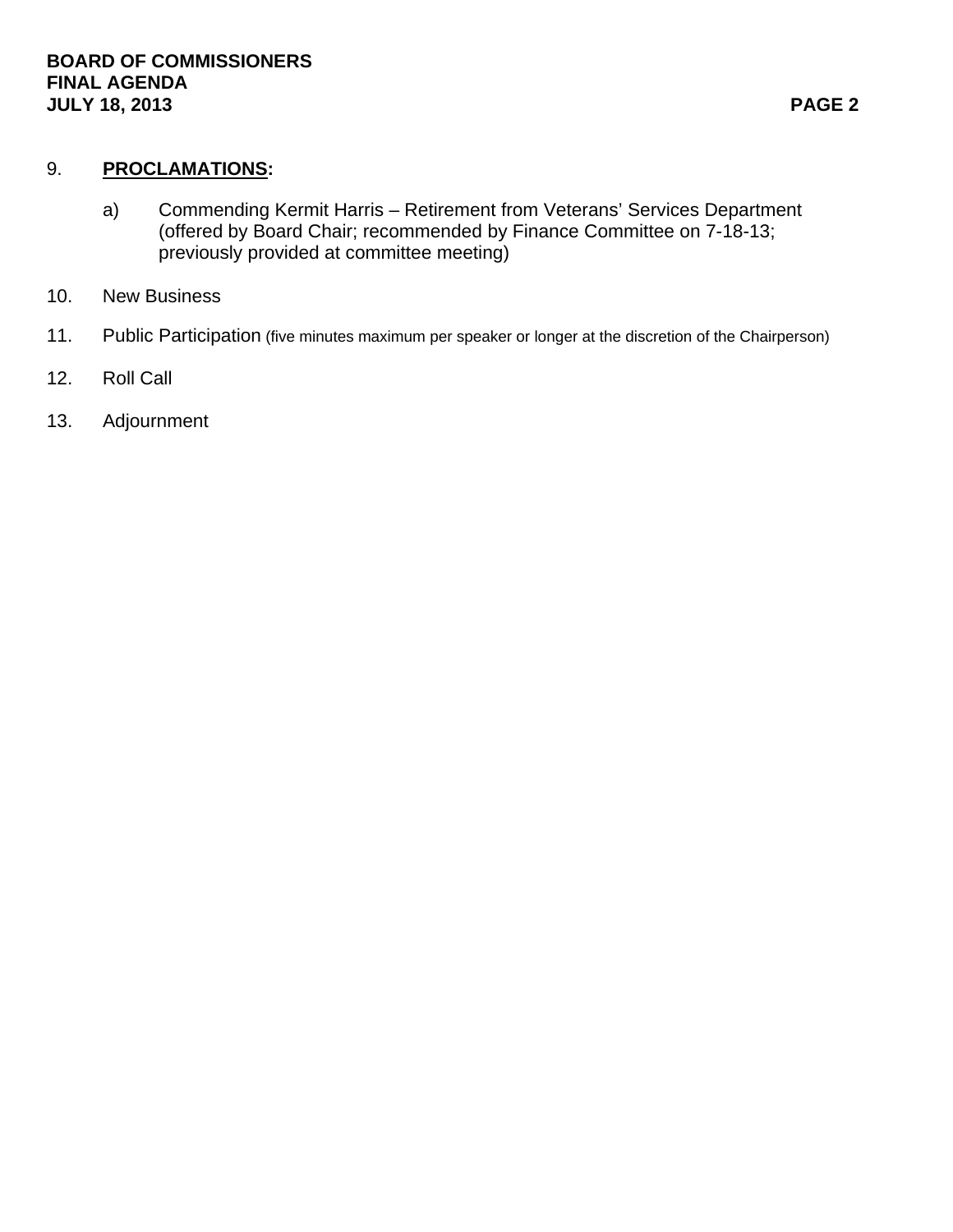

1 S. Main St.,  $9<sup>th</sup>$  Floor Mount Clemens, Michigan 48043 586.469.5125 ~ Fax: 586.469.5993 www.macombBOC.com

**July 15, 2013** 

**TO: BOARD OF COMMISSIONERS** 

### **FROM: KATHY TOCCO, CHAIR GOVERNMENT OPERATIONS COMMITTEE**

### **RE: RECOMMENDATIONS FROM GOVERNMENT OPERATIONS COMMITTEE MEETING OF JULY 15, 2013**

At a meeting of the Government Operations Committee, held Monday, July 15, 2013, the following recommendations were made and are being forwarded to the July 18, 2013 Full Board meeting for approval:

### **1. COMMITTEE RECOMMENDATION – MOTION (SEE ATTACHED)**

A motion was made by Vosburg, supported by Miller, to recommend that the Board of Commissioners approve the County Executive's appointment of Brian Bourbeau to the Ethics Board to fill the unexpired five-year term ending February 1, 2014; Further, a copy of this Board of Commissioners' action is directed to be delivered forthwith to the Office of the County Executive. **THE MOTION CARRIED.**

### **2. COMMITTEE RECOMMENDATION – MOTION (SEE ATTACHED)**

A motion was made by Brown, supported by Vosburg, to recommend that the Board of Commissioners approve the appointment of Craig A. Jones, Chief Deputy Register as the Macomb County Remonumentation Grant Administrator, selected by Carmella Sabaugh, Clerk/Register of Deeds; Further, a copy of this Board of Commissioners' action is directed to be delivered forthwith to the Office of the County Executive. **THE MOTION CARRIED.** 

### **A MOTION TO ADOPT THE COMMITTEE REPORT WAS MADE BY CHAIR TOCCO, SUPPORTED BY VICE-CHAIR FLYNN.**

### **MACOMB COUNTY BOARD OF COMMISSIONERS**

District 4 District 11 District 10

David J. Flynn – Board Chair Kathy Tocco – Vice Chair Mike Boyle – Sergeant-At-Arms

Toni Moceri – District 1 Marvin Sauger – District 2 Veronica Klinefelt – District 3 Robert Mijac - District 5 James Carabelli – District 6 Don Brown – District 7 Kathy Vosburg – District 8 Fred Miller – District 9 Bob Smith – District 12 Joe Sabatini – District 13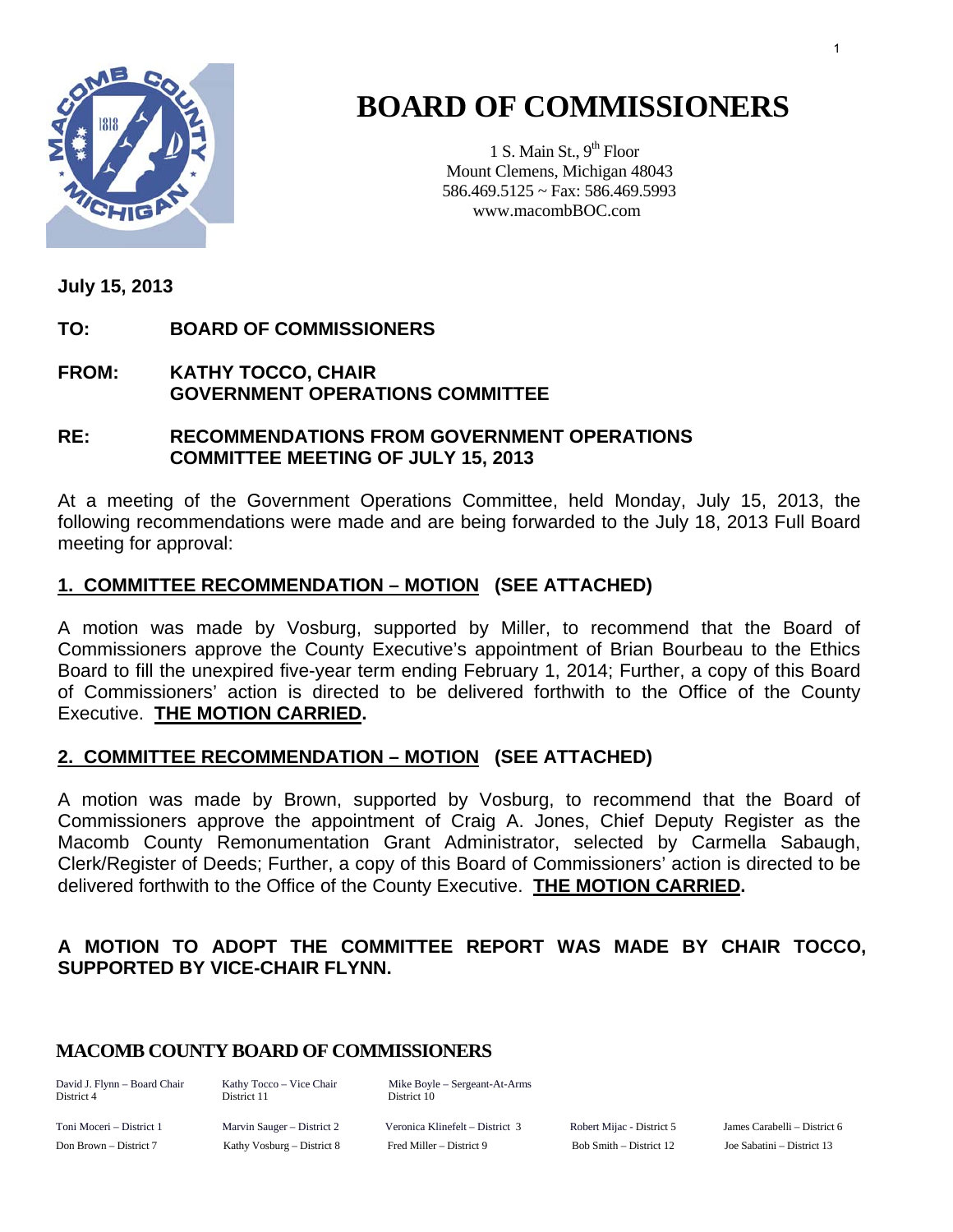### **RESOLUTION NO. \_\_\_\_\_\_\_\_\_\_\_\_\_ FULL BOARD MEETING DATE:\_\_\_\_\_\_\_\_\_\_\_\_\_\_\_\_\_\_**

**AGENDA ITEM:\_\_\_\_\_\_\_\_\_\_\_\_\_\_\_\_\_\_\_\_\_\_\_\_\_\_\_\_\_\_** 

#### **MACOMB COUNTY, MICHIGAN**

**RESOLUTION TO** approve or reject the County Executive's appointment of Brian Bourbeau to the Ethics Board to fill the unexpired five-year term ending February 1, 2014

**INTRODUCED BY:** Kathy Tocco, Chair, Government Operations Committee

**COMMITTEE/MEETING DATE**

Government Operations 7-15-13 **APPROVED**  Full Board 7-18-13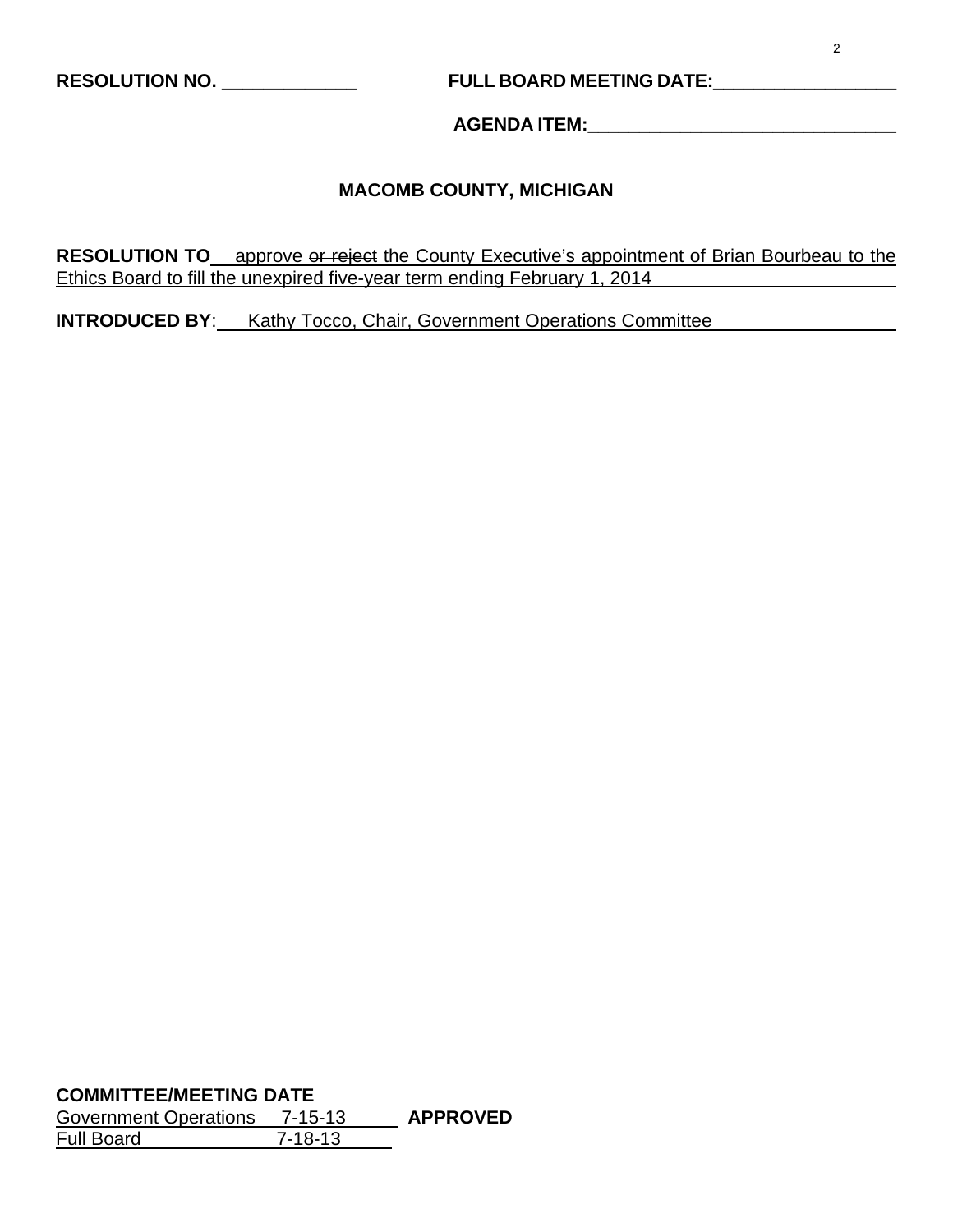

resource: https://www.article.io.com/windows/windows/windows/windows/windows/windows/windows/windows/windows/w

### **RESOLUTION**

#### **Resolution to:**

To approve the appointment of Craig A. Jones, Chief Deputy Register as the Macomb County Remonumentation Grant Administrator, selected by Carmella Sabaugh, Clerk/Register of Deeds.

### **Introduced By:**

Commissioner Tocco, Government Operations committee chair

### **Additional Background Information** (If **Needed):**

The Monumentation and Remonumentation Plan for Macomb County, Michigan outlines a program of replacing, restoring and maintaining all Public Land Survey monuments in Macomb County. These monuments are used by Land Surveyors to determine property line boundaries, road alignments, subdivision layouts, as well as, the location of commercial, government and industrial property.

The County Plan was approved by the Board of Commissioners on September 24, 1992. The County Plan was revised by the Remonumentation Office in April 2010 and approved by the Board of Commissioners on May 25, 2010. The State of Michigan approved and signed the revised Plan on June 22, 2010.

The Remonumentation Program is grant funded 100 percent by the State of Michigan, Office of Land Survey and Remonumentation.

The Remonumentation Grant Administrator submits the grant application to the State of Michigan, securing the funds for the advancement of the program's goal of restoring and maintaining all monuments in Macomb County. The Grant Administrator's additional duties are listed on page 5 of the attached County Plan.

| <b>Committee</b>             |               | <b>Meeting Date</b> | H |
|------------------------------|---------------|---------------------|---|
| <b>Government Operations</b> | $7 - 15 - 13$ | 08/05/2013          |   |
| Full Board                   | $7 - 18 - 13$ |                     |   |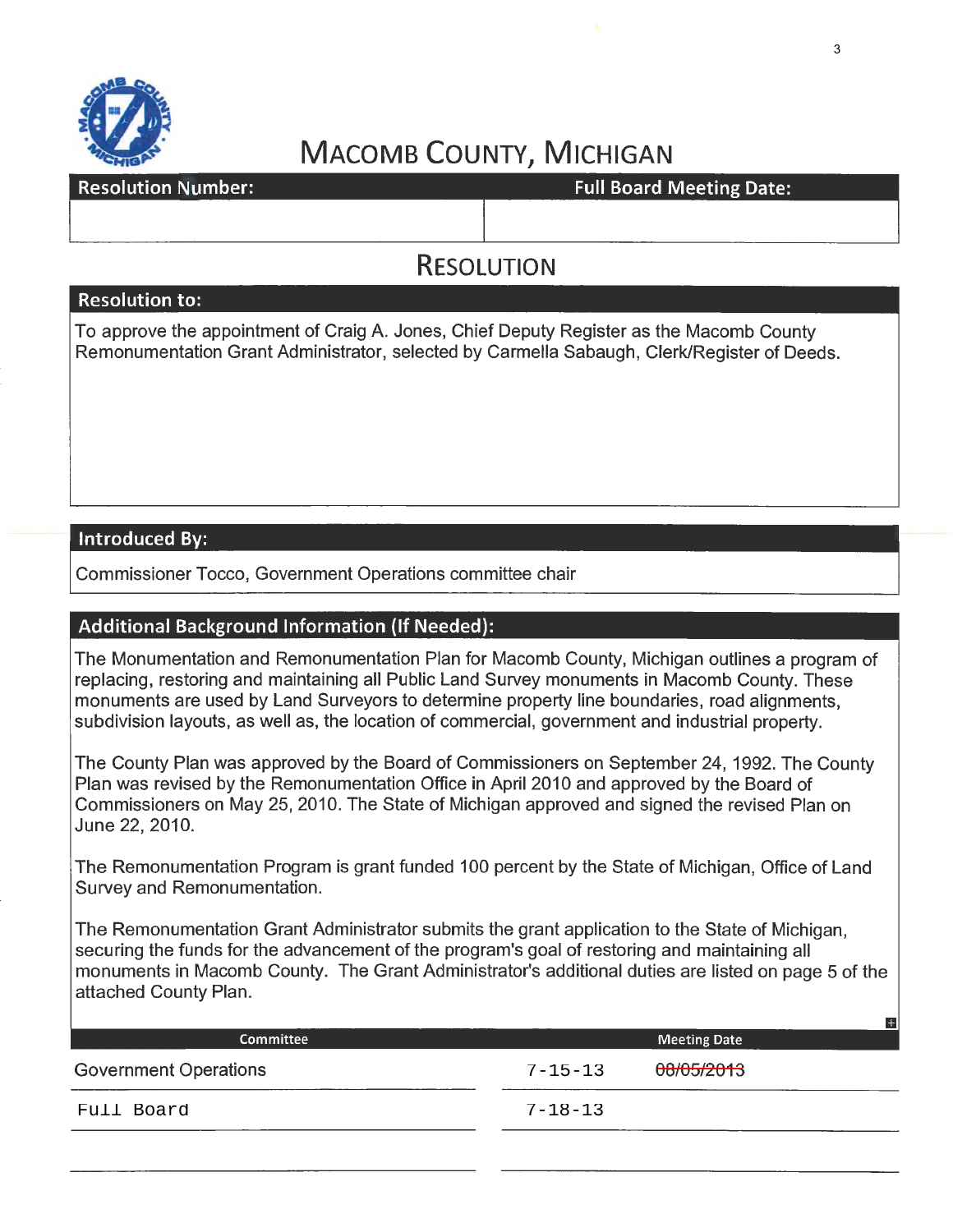

1 S. Main St.,  $9<sup>th</sup>$  Floor Mount Clemens, Michigan 48043 586.469.5125 ~ Fax: 586.469.5993 www.macombBOC.com

**July 17, 2013** 

### **TO: BOARD OF COMMISSIONERS**

### **FROM: ROBERT MIJAC, CHAIR ECONOMIC DEVELOPMENT COMMITTEE**

### **RE: RECOMMENDATION FROM ECONOMIC DEVELOPMENT COMMITTEE MEETING OF JULY 17, 2013**

At a meeting of the Economic Development Committee, held Wednesday, July 17, 2013, the following recommendation was made and is being forwarded to the July 18, 2013 Full Board meeting for approval:

### **1. COMMITTEE RECOMMENDATION – MOTION (SEE ATTACHED)**

A motion was made by Carabelli, supported by Smith, to recommend that the Board of Commissioners approve a public hearing at the August 7, 2013 Economic Development Committee meeting; Further, a copy of this Board of Commissioners' action is directed to be delivered forthwith to the Office of the County Executive. **THE MOTION CARRIED.**

### **A MOTION TO ADOPT THE COMMITTEE REPORT WAS MADE BY CHAIR MIJAC, SUPPORTED BY VICE-CHAIR CARABELLI.**

### **MACOMB COUNTY BOARD OF COMMISSIONERS**

District 4 District 11 District 10

David J. Flynn – Board Chair Kathy Tocco – Vice Chair Mike Boyle – Sergeant-At-Arms

Toni Moceri – District 1 Marvin Sauger – District 2 Veronica Klinefelt – District 3 Robert Mijac - District 5 James Carabelli – District 6 Don Brown – District 7 Kathy Vosburg – District 8 Fred Miller – District 9 Bob Smith – District 12 Joe Sabatini – District 13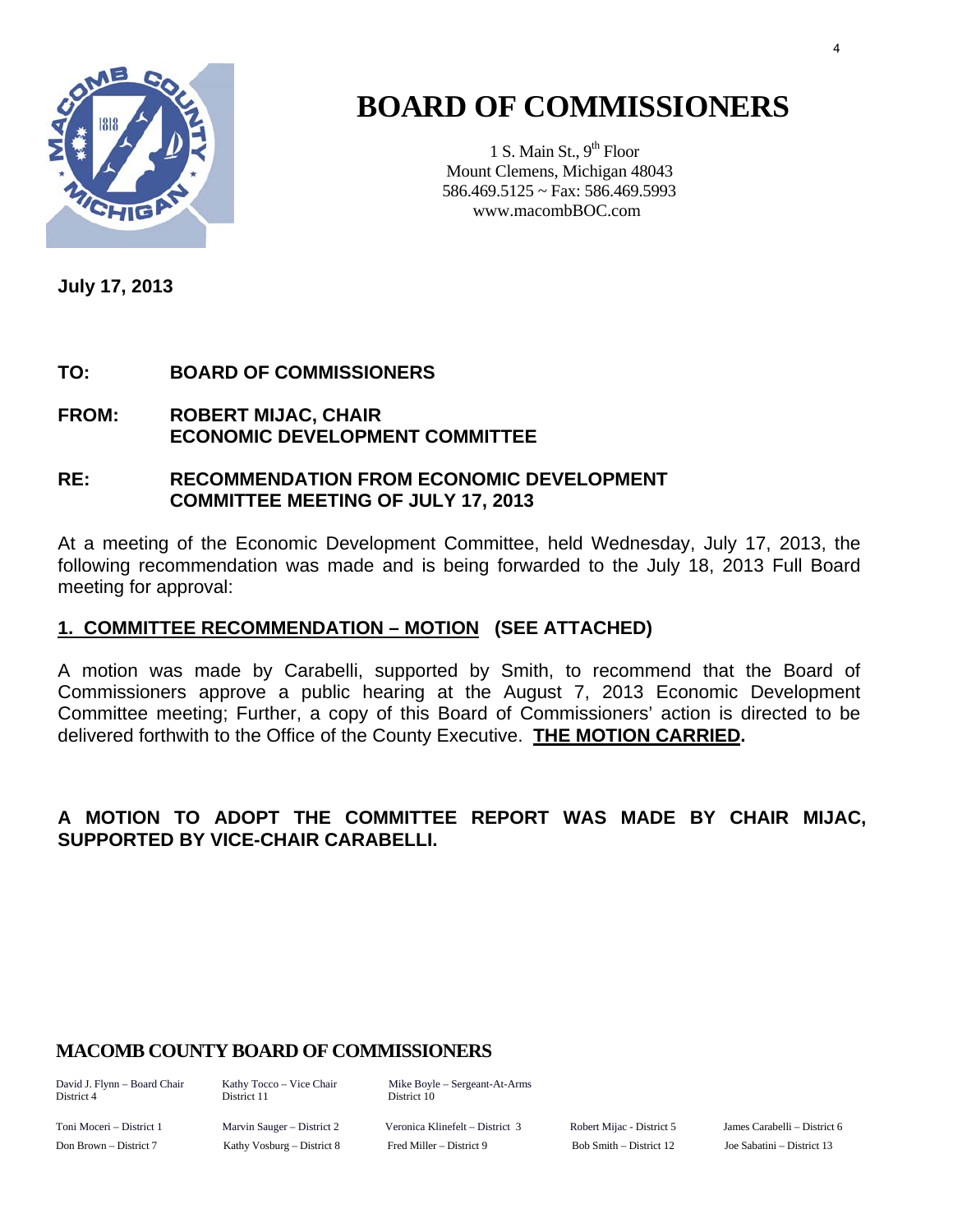

**Resolution Number:** 

**Full Board Meeting Date:** 

### **RESOLUTION**

#### **Resolution to:**

Receive and file the Brownfield Plan for 9 Mile and Kelly Roads in Eastpointe and to request the Full Board schedule a Public Hearing prior to the August 7, 2013 Economic Development Committee meeting.

### **Introduced By:**

Robert Mijac, Chair, Economic Development Committee

| <b>Additional Background Information (If Needed):</b> |               |                     |
|-------------------------------------------------------|---------------|---------------------|
|                                                       |               |                     |
|                                                       |               |                     |
|                                                       |               |                     |
|                                                       |               |                     |
|                                                       |               |                     |
|                                                       |               |                     |
|                                                       |               |                     |
|                                                       |               |                     |
|                                                       |               |                     |
|                                                       |               |                     |
|                                                       |               |                     |
|                                                       |               |                     |
| <b>Committee</b>                                      |               | <b>Meeting Date</b> |
| Economic Development                                  | $7 - 17 - 13$ |                     |
| Full Board                                            | $7 - 18 - 13$ |                     |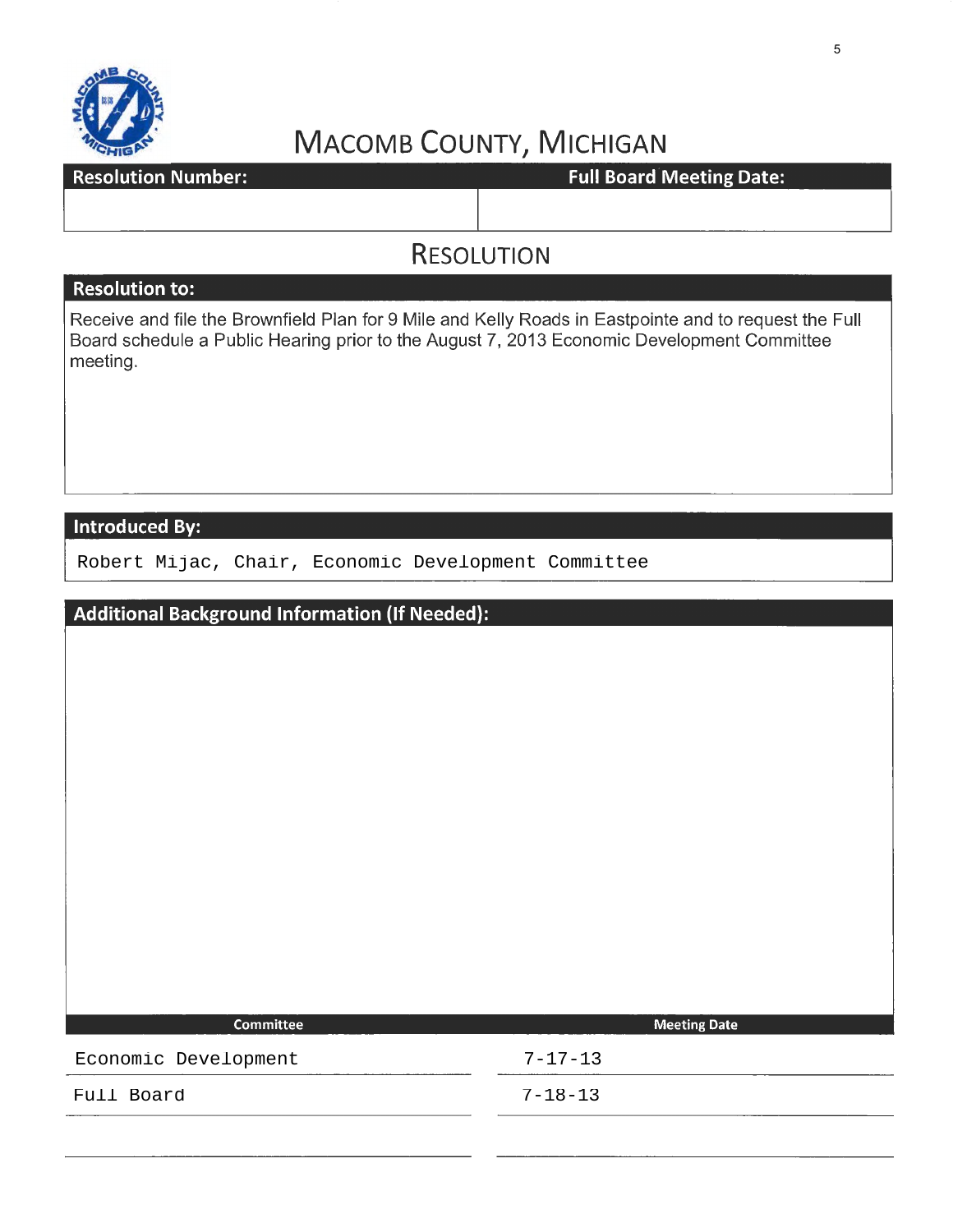

1 S. Main St.,  $9<sup>th</sup>$  Floor Mount Clemens, Michigan 48043 586.469.5125 ~ Fax: 586.469.5993 www.macombBOC.com

**July 18, 2013** 

**TO: BOARD OF COMMISSIONERS** 

**FROM: FRED MILLER, CHAIR FINANCE COMMITTEE** 

**RE: RECOMMENDATIONS FROM FINANCE COMMITTEE MEETING OF JULY 18, 2013** 

At a meeting of the Finance Committee, held Thursday, July 18, 2013, the following recommendations were made and are being forwarded to the July 18, 2013 special Full Board meeting for approval:

### **1. COMMITTEE RECOMMENDATION – MOTION (SEE ATTACHED)**

A motion was made by Smith, supported by Vosburg, to recommend that the Board of Commissioners approve an amendment to the budget of the Sheriff Grant for Secondary Road Patrol for the fiscal year ending September 30, 2013, in the amount of \$31,038, to receive monies from a supplemental allocation from the Office of Highway Safety; the amendment will increase the personnel budget by \$31,038; Further, this budget action addresses budgetary issues only. It does not constitute the Commission's approval of any County contract. If a contract requires Commission approval under the County's Contracting Policy or the County's Procurement Ordinance, such approval must be sought separately; Further, a copy of this Board of Commissioners' action is directed to be delivered forthwith to the Office of the County Executive. **THE MOTION CARRIED.** 

### **2. COMMITTEE RECOMMENDATION – MOTION (SEE ATTACHED)**

A motion was made by Mijac, supported by Klinefelt, to recommend that the Board of Commissioners approve a 2013 budget amendment request from the Planning & Economic Development Department resulting in a net increase of \$231,000 under Planning Grants – Fund 361; Further, this budget action addresses budgetary issues only. It does not constitute the Commission's approval of any County contract. If a contract requires Commission approval under the County's Contracting Policy or the County's Procurement Ordinance, such approval must be sought separately; Further, a copy of this Board of Commissioners' action is directed to be delivered forthwith to the Office of the County Executive. **THE MOTION CARRIED.**

### **MACOMB COUNTY BOARD OF COMMISSIONERS**

| David J. Flynn - Board Chair<br>District 4 | Kathy Tocco – Vice Chair<br>District 11 | Mike Boyle – Sergeant-At-Arms<br>District 10 |                      |
|--------------------------------------------|-----------------------------------------|----------------------------------------------|----------------------|
| Toni Moceri – District 1                   | Marvin Sauger – District 2              | Veronica Klinefelt – District 3              | Robert Mijac - Distr |
| Don Brown – District 7                     | Kathy Vosburg – District 8              | Fred Miller – District 9                     | Bob Smith - Distric  |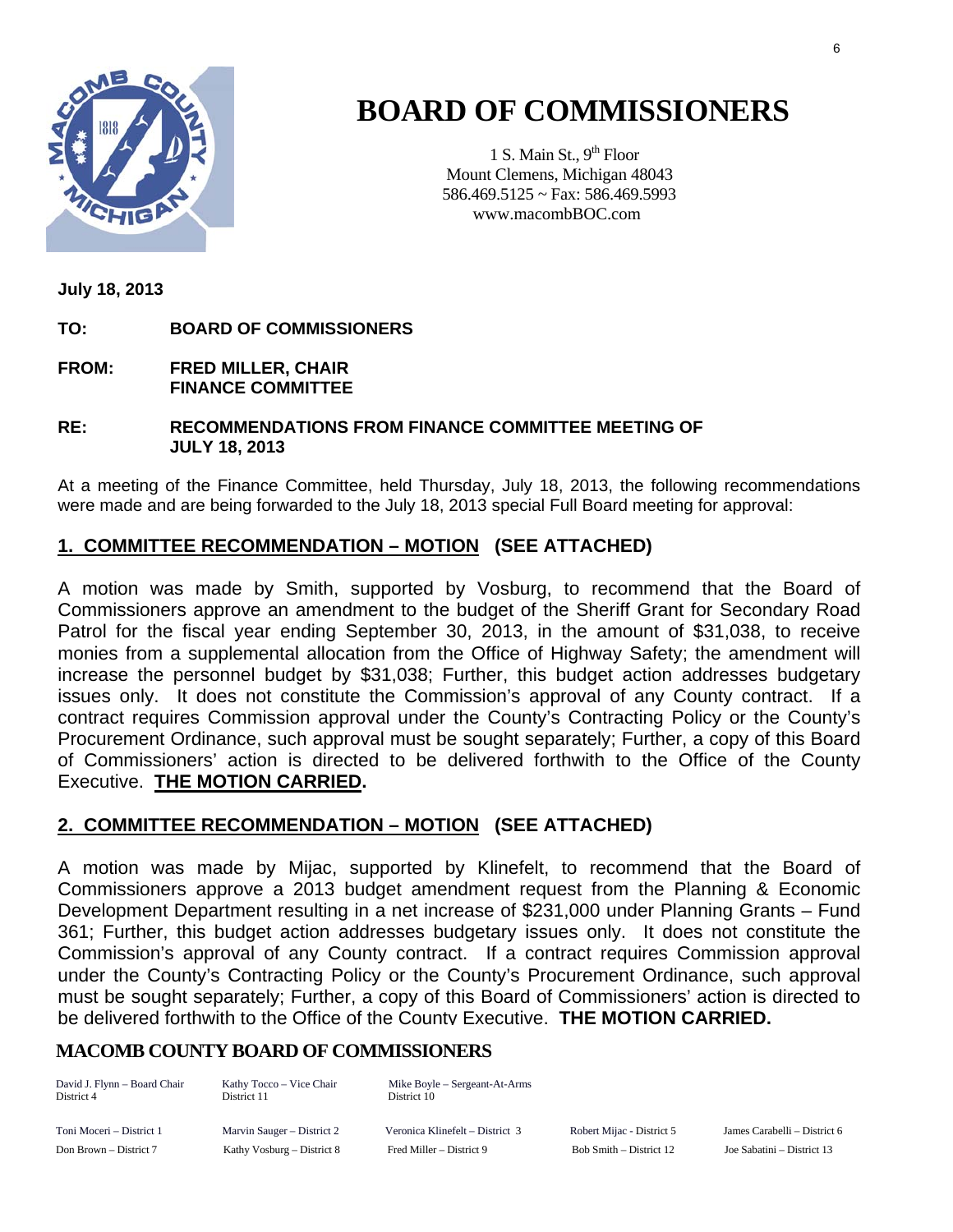### **3. COMMITTEE RECOMMENDATION – MOTION (SEE ATTACHED)**

A motion was made by Klinefelt, supported by Vosburg, to recommend that the Board of Commissioners adopt a SMART Public Transportation millage rate of .5900 mill for inclusion on the December, 2013 levy; Further, a copy of this Board of Commissioners' action is directed to be delivered forthwith to the Office of the County Executive. **THE MOTION CARRIED.** 

### **4. COMMITTEE RECOMMENDATION – MOTION (SEE ATTACHED)**

A motion was made by Brown, supported by Mijac, to recommend that the Board of Commissioners authorize Donna Mileski to purchase three months of military service time in the Macomb County Employees Retirement System under State Law MCLA 46.12a(14); Further, a copy of this Board of Commissioners' action is directed to be delivered forthwith to the Office of the County Executive. **THE MOTION CARRIED.** 

**A MOTION TO ADOPT THE COMMITTEE REPORT WAS MADE BY CHAIR MILLER, SUPPORTED BY VICE-CHAIR MOCERI.**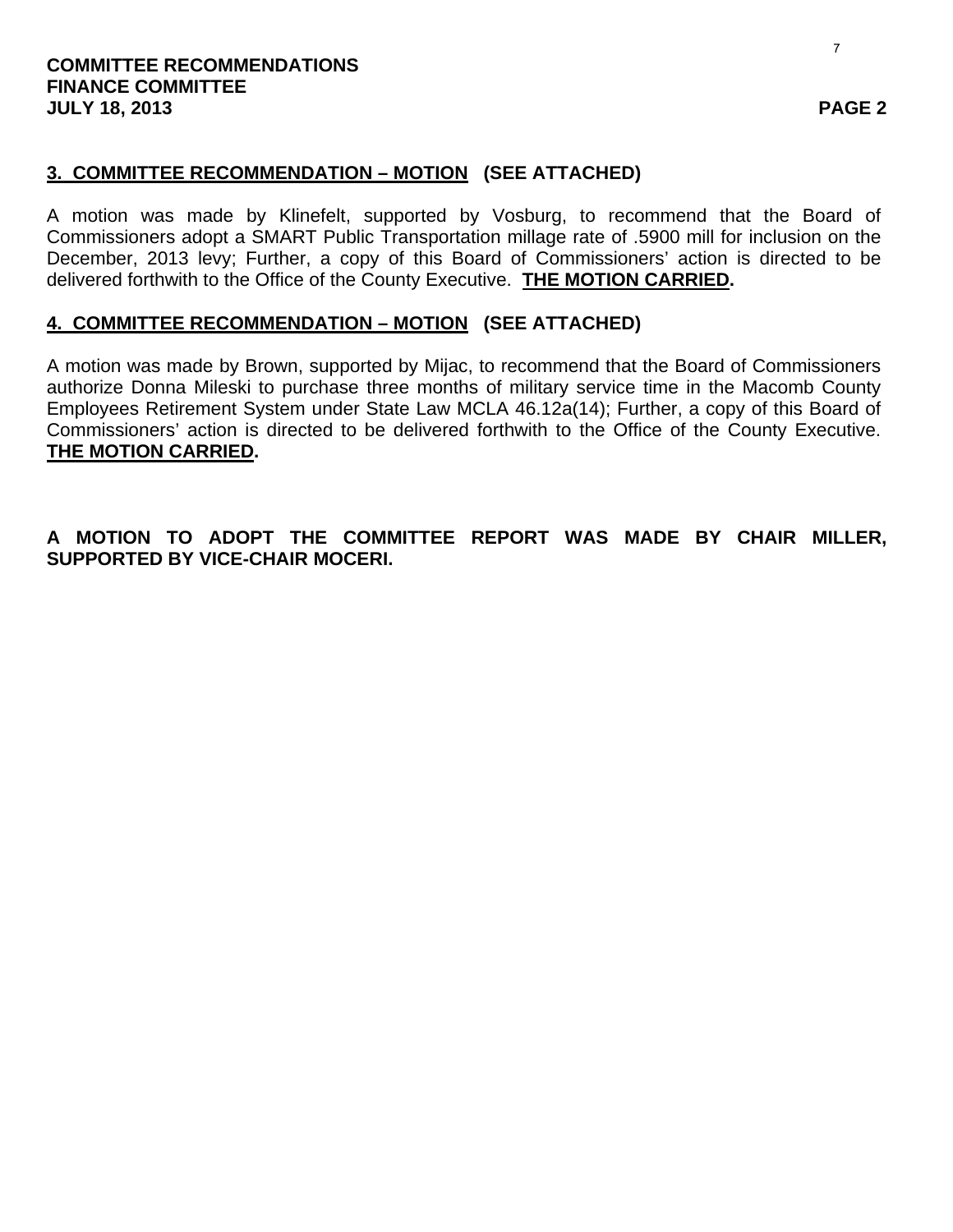

**Resolution Number:** 

**Full Board Meeting Date:** 

### **RESOLUTION**

#### **Resolution to:**

amend the budget of the Sheriff Grant for Secondary Road Patrol for the fiscal year ending September 30, 2013, in the amount of \$31,038 to receive monies from a supplemental allocation from the Office of Highway Safety. The amendment will increase the personnel budget by \$31,038.

\*Further, this budget action addresses budgetary issues only. It does not constitute the Commission's approval of any County contract. If a contract requires Commission approval under the County's Contracting Policy or the County's Procurement Ordinance, such approval must be sought separately. FORWARD TO THE FINANCE COMMITTEE.

#### \*(This language was added by Justice & Public Safety Committee Chair Vosburg.) **Introduced By:**

### **Additional Background Information (If Needed):**

A supplemental allocation of funds has been awarded to the Macomb County Sheriff's Secondary Road Patrol Program for the current fiscal year (ending September 30, 2013). The amount allocated to the Macomb County Sheriff's Office is \$31,038.

We are requesting that the budget for the Sheriff's Grant fund for the fiscal year ending September 30, 2013, be amended to increase the personnel budget category for Secondary Road Patrol by \$31,038.

We are requesting that these monies be used to finance one deputy for assignment to the Secondary Road Patrol for three months (July- September, 2013). This action would make one general fund deputy position vacant for the three months while the deputy is assigned to Secondary Road Patrol. On October 1, the reassigned deputy would return to the general fund position. Sheriff Anthony Wickersham Kathy Vosburg, Chair, JPS Committee<br> **Additional Background Information (if Needed):**<br>
A supplemental allocation of funds has been awarded to the Macomb County She<br>
Patrol Program for the current

These appropriations would serve to utilize a deputy in the Traffic Division during the busy summer months, while utilizing grant monies to supplement a general fund deputy

| <b>Committee</b>        | the problem of the control of the con-<br><b>Meeting Date</b> the shade and the second terms |
|-------------------------|----------------------------------------------------------------------------------------------|
| Justice & Public Safety | $7 - 16 - 13$                                                                                |
| Finance                 | $7 - 18 - 13$                                                                                |
| Special Full Board      | $7 - 18 - 13$                                                                                |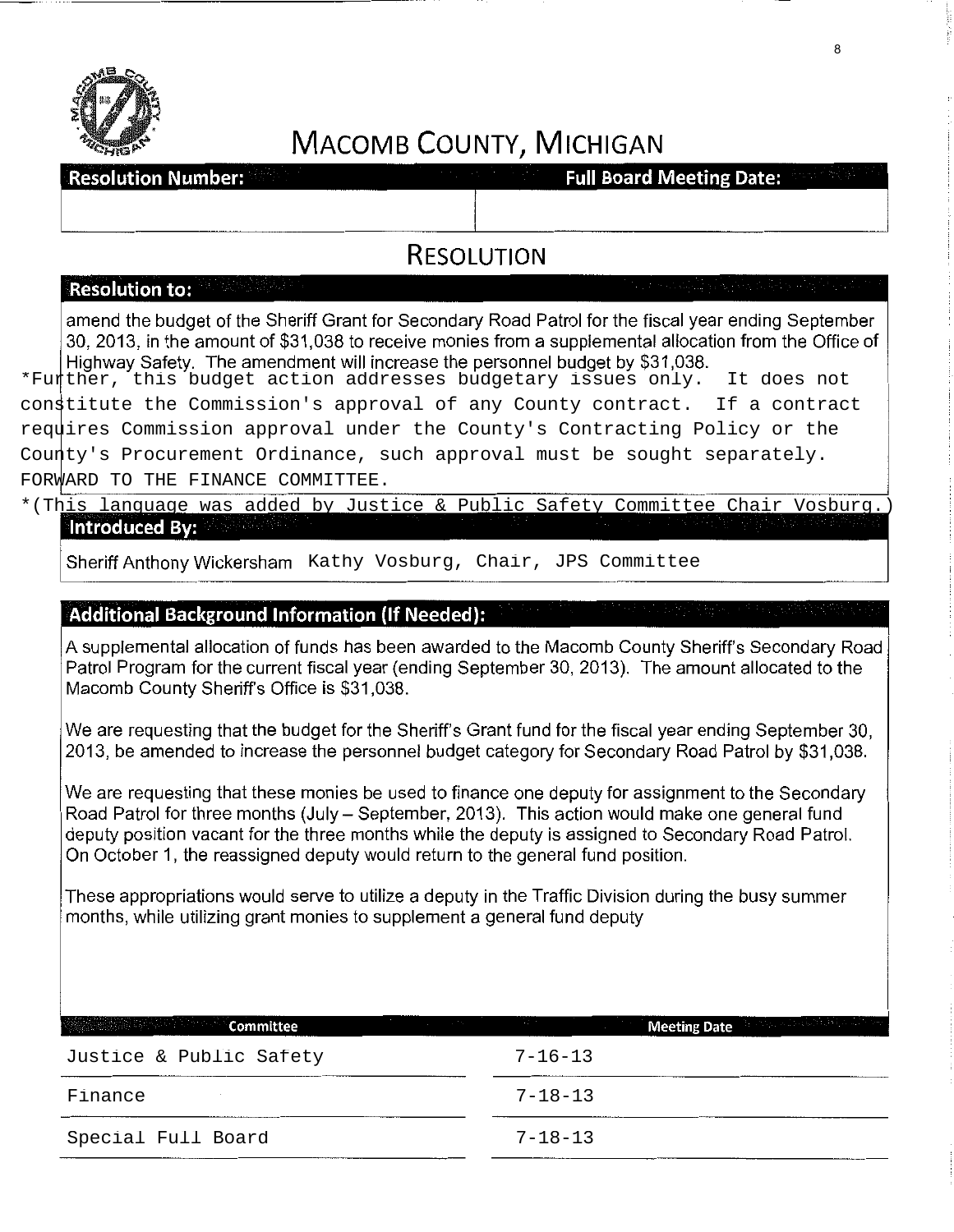

**Resolution Number:** 

**Full Board Meeting Date:** 

### RESOLUTION

#### Resolution to:

Approve the 2013 budget amendment request from Planning & Economic Development resulting in a net increase of \$231,000 under Planning Grants- Fund 361.

### Introduced By:

I Rob Mijac, Chair, Economic Development Committee \*SEE BELOW

### Additional Background Information (If Needed):

\*Further, this budget action addresses budgetary issues only. It does not constitute the Commission's approval of any County contract. If a contract requires Commission approval under the County's Contracting Policy or the County's Procurement Ordinance, such approval must be sought separately. FORWARD TO THE FINANCE COMMITTEE.

\*(This language was added by Economic Development Committee Chair Mijac.)

| <b>Committee</b>     | <b>Meeting Date</b> |
|----------------------|---------------------|
| Economic Development | $7 - 17 - 13$       |
| Finance              | $7 - 18 - 13$       |
| Special Full Board   | $7 - 18 - 13$       |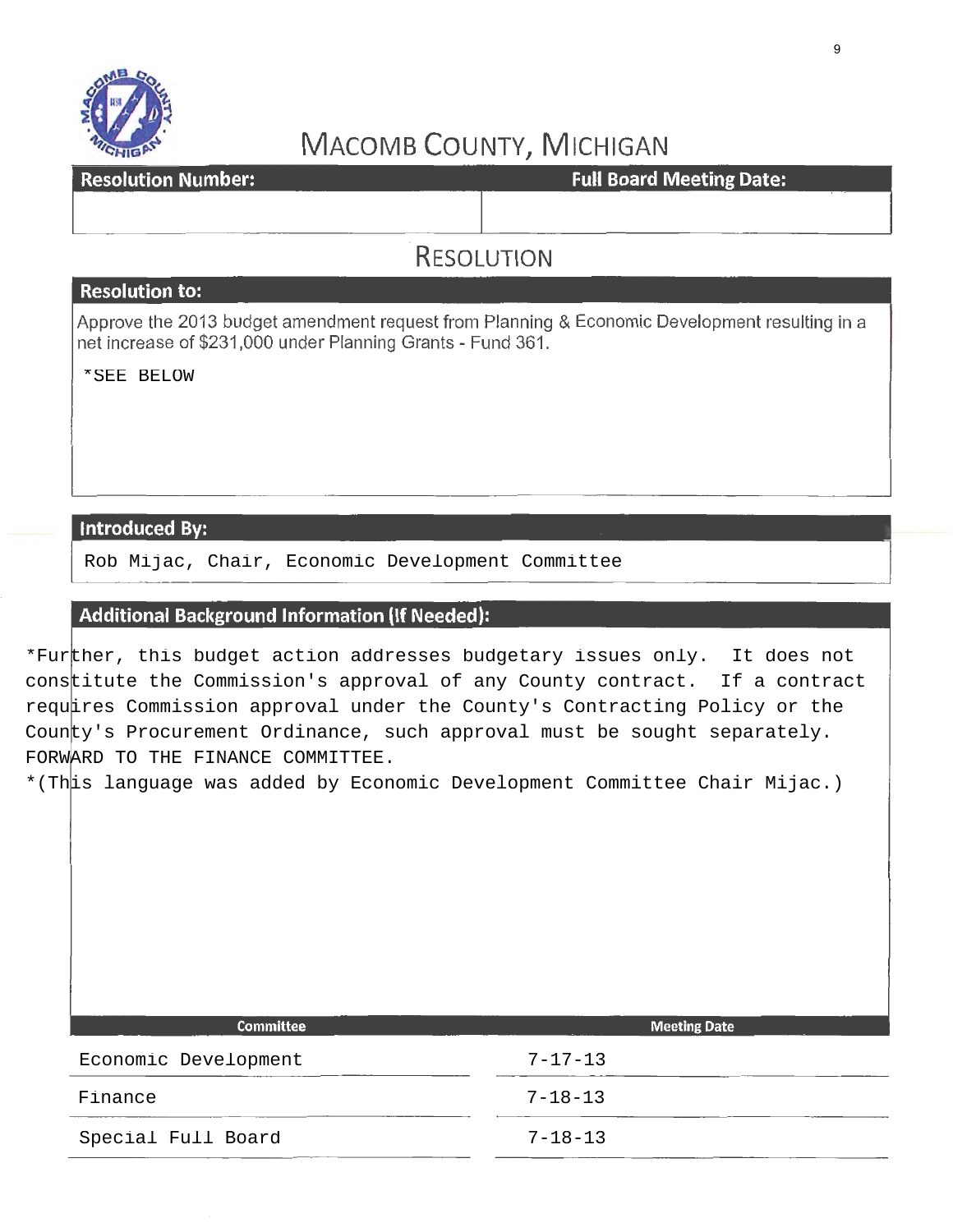

**Resolution Number: Full Board Meeting Date:** 

**RESOLUTION** 

### **Resolution to:**

<sup>1</sup>Adopt a SMART Public Transportation millage rate of .5900 mill for inclusion on the December 2013 levy.

### Introduced By:

Fred Miller, Chair, Finance Committee

### **Additional Background Information (If Needed):**

State Law requires that the County annually adopt millage rates for inclusion in the annual Apportionment Report. On August 3, 2010, the voters of Macomb County approved a four (4) year Countywide .5900 mill operating levy for the SMART Public Transportation system for the operating budget years 2011, 2012, 2013 and 2014. This is the final levy of the four years approved by the voters for this purpose. The Finance Department has contacted SMART to confirm continuation of the .5900 millage, which will be levied in December.

Voter Approved August 3, 2010 1st Levy December, 2010 2nd Levy December, 2011 3rd Levy December, 2012 4th Levy December, 2013

Committee Meeting Date Meeting Date Finance 7-18-13 Special Full Board 7-18-13